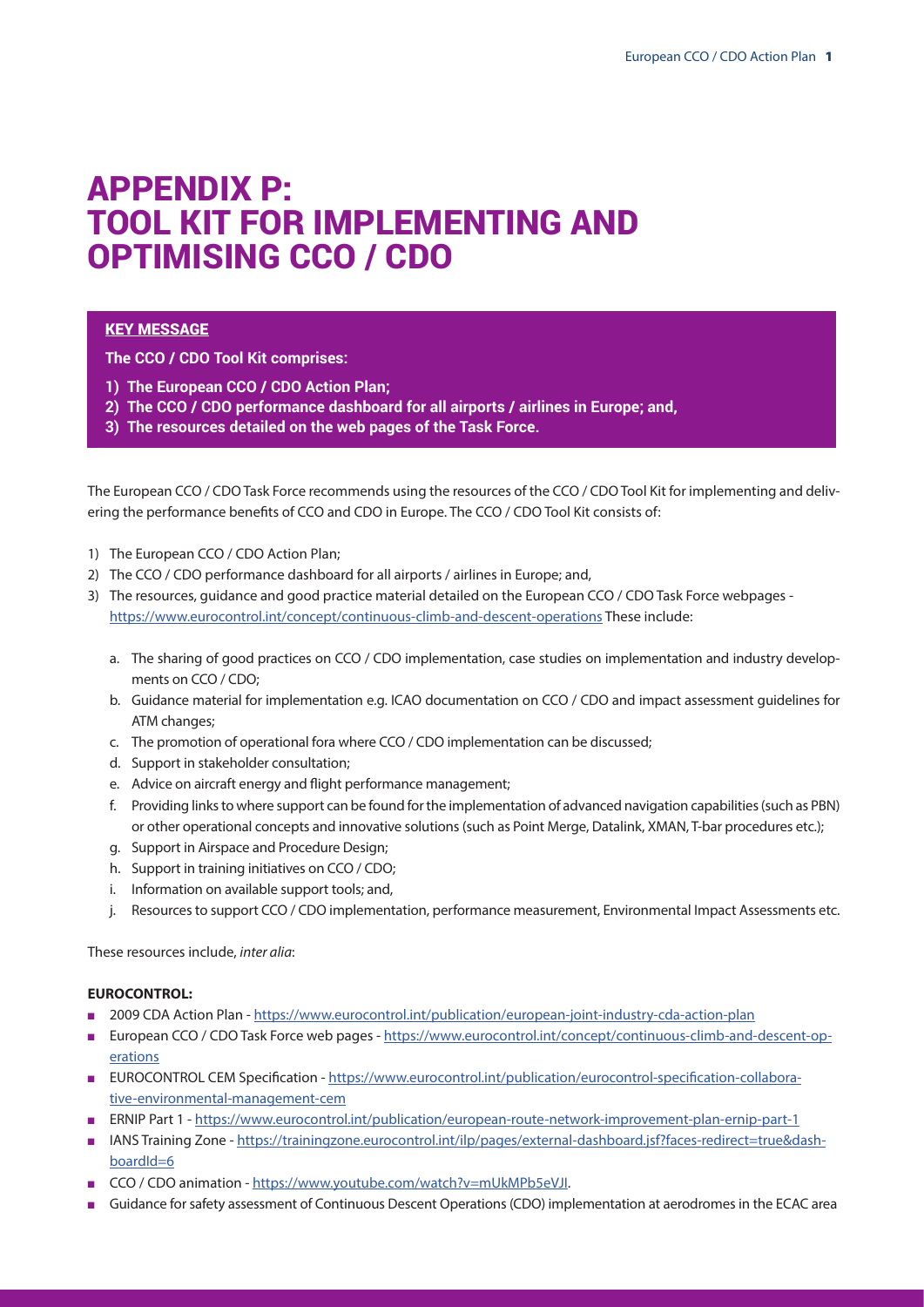### **SESAR:**

- <sup>n</sup> SESAR Solutions catalogue [https://www.sesarju.eu/index.php/newsroom/brochures-publications/sesar-solutions](https://www.sesarju.eu/index.php/newsroom/brochures-publications/sesar-solutions-catalogue)[catalogue](https://www.sesarju.eu/index.php/newsroom/brochures-publications/sesar-solutions-catalogue)
- <sup>n</sup> SESAR ODP Report <https://www.sesarju.eu/newsroom/brochures-publications/optimised-descent-profiles-odp>
- n AIRE reports -<https://www.sesarju.eu/news-press/documents/aire-2-reports-1034>
- <sup>n</sup> SESAR project PJ.01-03b "Enhanced Arrivals and Departures" Validation report, section 5.2.3, available at <https://cordis.europa.eu/project/id/731864/results>
- <sup>n</sup> SESAR solution PJ.01-03b "Dynamic E-TMA for advanced continuous climb and descent operations" [https://www.sesar](https://www.sesarju.eu/sesar-solutions/dynamic-extended-tma-e-tma-advanced-continuous-climb-and-descent-operations)[ju.eu/sesar-solutions/dynamic-extended-tma-e-tma-advanced-continuous-climb-and-descent-operations](https://www.sesarju.eu/sesar-solutions/dynamic-extended-tma-e-tma-advanced-continuous-climb-and-descent-operations)
- <sup>n</sup> SESAR 2020 solution PJ.10-02b "Advanced Separation Management [https://www.sesarju.eu/sesar-solutions/ad](https://www.sesarju.eu/sesar-solutions/advanced-separation-management)[vanced-separation-management](https://www.sesarju.eu/sesar-solutions/advanced-separation-management)
- n ATC Full Datalink Large Scale Demonstration -<https://www.sesarju.eu/node/1506>
- <sup>n</sup> EUROCONTROL and FAA (2007). Communications Operating Concept and Requirements for the Future Radio System (COCR) version 2.0.
- <sup>n</sup> SESAR 2020 solution PJ.14-02-04 "Future Communications Infrastructure (FCI) network technologies" and SESAR 2020 solution PJ.14-W2-77 "FCI services" - <https://www.sesarju.eu/index.php/sesar-solutions/fci-network-technologies>
- SESAR 1 solution 102 "Aeronautical mobile airport communication system (AeroMACS)" - [https://www.sesarju.eu/index.](https://www.sesarju.eu/index.php/sesar-solutions/aeronautical-mobile-airport-communication-system-aeromacs) [php/sesar-solutions/aeronautical-mobile-airport-communication-system-aeromacs](https://www.sesarju.eu/index.php/sesar-solutions/aeronautical-mobile-airport-communication-system-aeromacs)
- <sup>n</sup> SESAR 2020 solution PJ.14-02-06 "AeroMACS integrated with ATN, Digital Voice and Multilink" [https://www.sesarju.eu/](https://www.sesarju.eu/index.php/sesar-solutions/aeromacs-integrated-atn-digital-voice-and-multilink) [index.php/sesar-solutions/aeromacs-integrated-atn-digital-voice-and-multilink](https://www.sesarju.eu/index.php/sesar-solutions/aeromacs-integrated-atn-digital-voice-and-multilink)
- SESAR 2020 solution PJ.14-W2-60 "FCI Terrestrial Datalink and A-PNT Enabler (L-DACS)" ([https://www.sesarju.eu/index.](https://www.sesarju.eu/index.php/sesar-solutions/future-communication-infrastructure-fci-terrestrial-datalink) [php/sesar-solutions/future-communication-infrastructure-fci-terrestrial-datalink](https://www.sesarju.eu/index.php/sesar-solutions/future-communication-infrastructure-fci-terrestrial-datalink))
- <sup>n</sup> SESAR 2020 solution PJ.14-02-02 and SESAR 2020 solution PJ.14-W2-107 "Future Satellite Communications Datalink (FCI Datalink)" (<https://www.sesarju.eu/sesar-solutions/future-satellite-communications-datalink-fci-datalink>)
- <sup>n</sup> SESAR solution PJ.01-02 "Use of arrival and departure management information for traffic optimisation within the TMA" [\(https://www.sesarju.eu/sesar-solutions/use-arrival-and-departure-management-information-traffic-optimisa](https://www.sesarju.eu/sesar-solutions/use-arrival-and-departure-management-information-traffic-optimisation-within-tma)[tion-within-tma](https://www.sesarju.eu/sesar-solutions/use-arrival-and-departure-management-information-traffic-optimisation-within-tma))
- <sup>n</sup> SESAR Environmental Assessment Process SESAR Deliverable D4.0.080 available on the SESAR Stellar Portal: https://stellar.sesariu.eu
- <sup>n</sup> SESAR PJ.18-02a and W2-PJ.18 Soon to be available at the SESAR JU website: <https://www.sesarju.eu/>
- n SESAR 2020 solution PJ.18-W2-56 "Improved Vertical Clearances through Enhanced Vertical Clearances" ([https://www.atmmasterplan.eu/data/sesar\\_solutions/20431936](https://www.atmmasterplan.eu/data/sesar_solutions/20431936))
- <sup>n</sup> SESAR 2020 solution PJ.01-08B "Dynamic E-TMA for advanced continuous climb and descent operations and improved arrival and departure operations" – Soon to be available at the SESAR JU website:<https://www.sesarju.eu/>

## **ICAO:**

- $ICAO Doc. 4444 PANS-ATM$
- $ICAO Doc. 8168 PANS-OPS$
- <sup>n</sup> ICAO Doc. 9931 ICAO CDO Manual ICAO Doc 9931\_en.pdf
- ICAO Doc. 9993 ICAO CCO Manual ICAO Doc 9993\_en.pdf
- **n** ICAO Annex 6: Operations of Aircraft
- <sup>n</sup> ICAO Doc. 10031 Guidance on Environmental Assessment of Proposed Air Traffic Management Operational Changes ICAO Doc 10031\_en.pdf
- n Training material to support Amendment 7A SID / STAR phraseology [https://www.icao.int/airnavigation/sidstar/Pages/](https://www.icao.int/airnavigation/sidstar/Pages/SID_STAR-Toolkit-.aspx) [SID\\_STAR-Toolkit-.aspx](https://www.icao.int/airnavigation/sidstar/Pages/SID_STAR-Toolkit-.aspx)
- <sup>n</sup> ICAO 2019 ENV Report <https://www.icao.int/environmental-protection/pages/envrep2019.aspx>
- <sup>n</sup> ICAO SID / STAR Phraseology examples [https://www.icao.int/airnavigation/sidstar/Documents/SID-STAR%20Scenari](https://www.icao.int/airnavigation/sidstar/Documents/SID-STAR%20Scenarios%20Text.pdf#search=descend%20via%20STAR)[os%20Text.pdf#search=descend%20via%20STAR](https://www.icao.int/airnavigation/sidstar/Documents/SID-STAR%20Scenarios%20Text.pdf#search=descend%20via%20STAR)
- ICAO Environment Report 2019 <https://www.icao.int/environmental-protection/Pages/envrep2019.aspx>